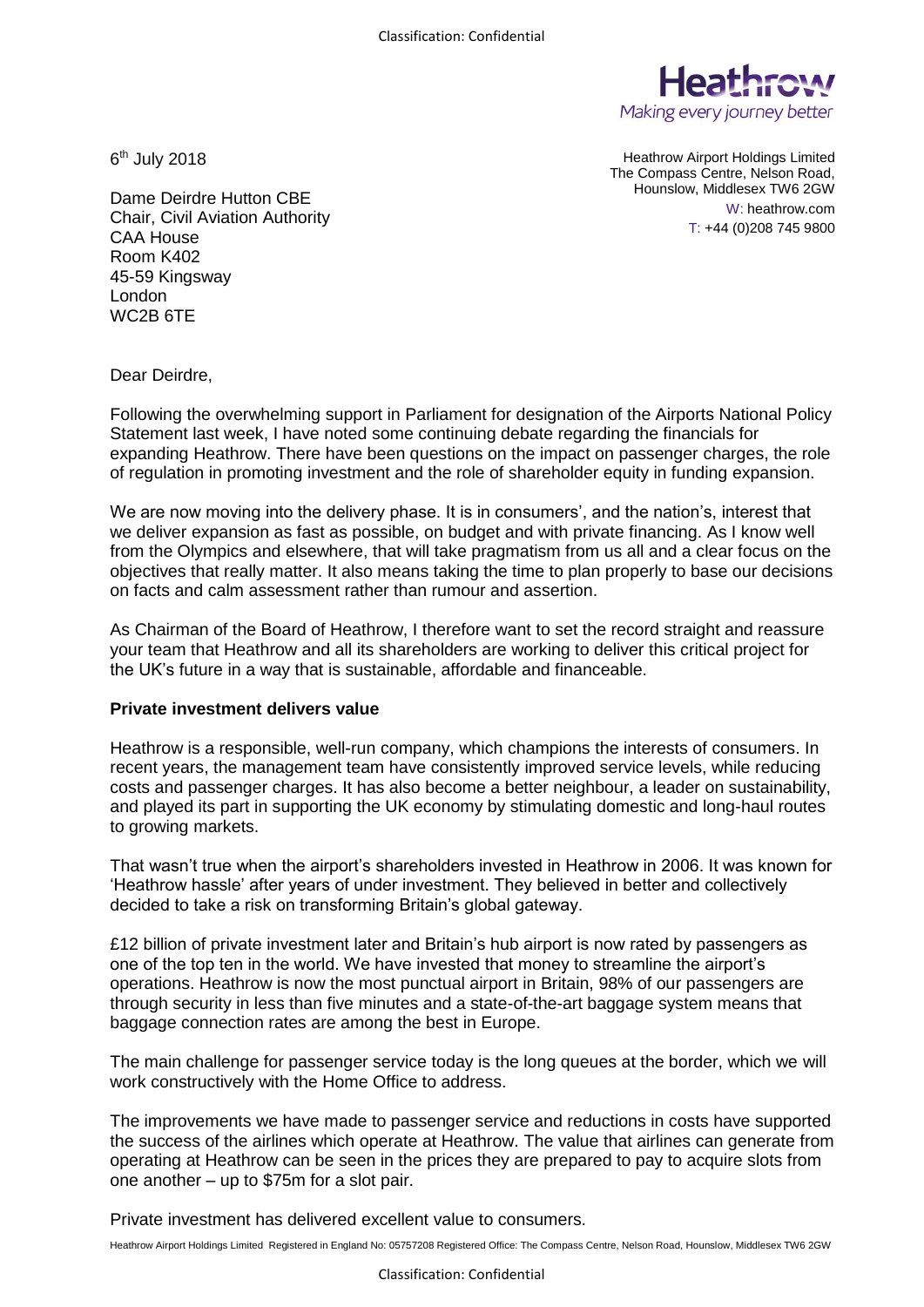

## **We can deliver an affordable expansion**

Shareholders are clear that Heathrow must remain affordable – to protect their current investment and billions of pounds of further investment. While Heathrow's charges are less than 3% of the total fare that passengers pay on average today (£650 airfare plus £90 Air Passenger Duty), they must remain competitive.

That is why the Board accepted the affordability challenge set out by the Secretary of State in October 2016, namely that we deliver expansion at the prices current then in real terms adjusted for RPI in each year of the expansion period.

Meeting that challenge is not easy. Major global hubs – from Singapore and Hong Kong to Los Angeles and Frankfurt - have needed to increase charges in real terms to finance their own expansion.

The reality is there is still a lot of work to be done. It requires defining a single masterplan, solidifying capital cost estimates, integrating these with traffic demand, cost and commercial revenue projections. There is also work to be done to narrow down risk on major cost items, for example the M25 build or ground conditions. We also must ensure we can deliver on all our commitments, in particular to local communities and the environment, while keeping this affordable and financeable.

This can only be achieved through close collaboration with airlines. Over the past 18 months, joint working has identified £2.5 billion of savings on the project and opportunities to accelerate traffic growth. We are also working with airlines to see how we can better use existing facilities – for example, common standards for stand turnaround and common use of terminal infrastructure. We have also launched the Innovation Partners process to bring in creative ideas from third parties.

It is our responsibility to balance the needs of current and future customers, local communities and the environment as well as investors to ensure that Heathrow expansion is delivered as quickly as possible, in line with the NPS.

This is a serious project with many moving parts deserving careful deliberation. Developing it collaboratively will be a significant effort, as recognised by both the enhanced engagement with airlines and with the Community Engagement Board and the Consumer Challenge Board. We look forward to bringing this together when we submit our Initial Business Plan to the CAA in 2019, beginning the formal regulatory review where your team will scrutinise the plan in every detail.

Heathrow's Board will hold management to account on affordability. The overwhelming vote in Parliament has not changed our commitment to deliver expansion at close to 2016 charges in real terms. The progress we have already made means we are increasingly confident that we can do so.

## **We will invest billions more to deliver a growing Heathrow**

As the Chairman of Heathrow, I know that expansion can be entirely privately funded – all it requires is a credible business plan, the right commercial incentives and a stable, long-term regulatory framework that provides a fair return for the extra risk investors take on.

The airport today successfully finances itself privately. Our investors have shown their commitment to the UK by financing the £12 billion transformation of Heathrow, and continued to invest through the Global Financial Crisis - including adding a further £1 billion of equity - when many other investors pulled back.